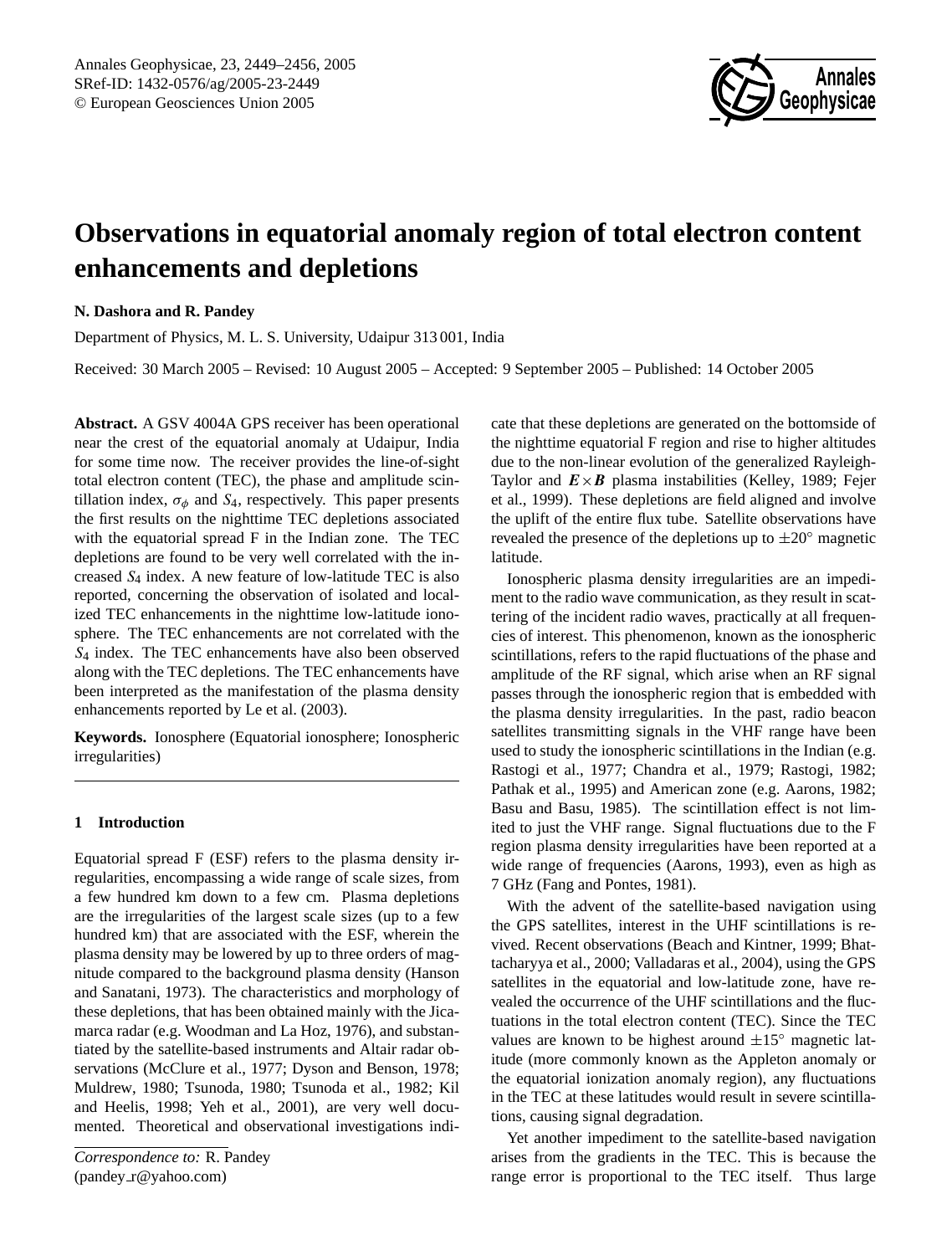gradients in the TEC, which is a common feature in the anomaly region, may introduce intolerable range errors in the satellite based navigation and degrade the GPS signal. Udaipur is situated (Geog Lat.  $\pm 24.6^{\circ}$  N, Geog.Long.  $\pm$ 73.7° E,  $\pm$ 15.6° N MLAT) near the crest of the Appleton anomaly, and therefore is the most suited place for the measurement of TEC and scintillations. This has been the motivation to initiate measurements of the UHF scintillations and TEC at Udaipur.

#### **2 Experimental details**

UHF scintillations and TEC have been measured using the GSV 4004A GPS Ionospheric Scintillation and TEC Monitor (GISTM) of M/s GSV in Silicon Valley, USA. The system (GISTM) provides true amplitude, single frequency carrier phase measurements and TEC measurements from up to 11 GPS satellites in view, simultaneously, and provides outputs in 22 receiver channels. The receiver and recording system estimates the phase and amplitude scintillation parameters and code/carrier divergence from the L1 frequency (1575.42 MHz) GPS signals. The TEC is computed from the combined L1 and L2 (1227.6 MHz) pseudo ranges and carrier phase. The receiver uses wide bandwidth tracking loops and an internal, phase stable, ovenized, crystal oscillator to compare the phase measurements with the actual carrier phase GPS observations. Thus, the real-time values of the amplitude scintillation index,  $S_4$ , and the phase scintillation index,  $\sigma_{\phi}$ , computed over periods of 1, 3, 10, 30, and 60 s, averaged over one minute are obtained. Additionally, the 4 pairs of TEC and TEC rate values computed every 15 seconds are also provided. Thus the equipment is ideally suited for the studies of the  $S_4$  index, TEC and TEC rate etc., simultaneously. Of the various parameters, results pertaining to the S<sup>4</sup> and TEC only would be presented and discussed here. The amplitude scintillation index  $S_4$  [\(Briggs](#page-6-7) [and Parkins,](#page-6-7) [1963\)](#page-6-7) is given by

$$
S_4 = \sqrt{\frac{\langle I^2 \rangle - \langle I \rangle^2}{\langle I \rangle^2}} \tag{1}
$$

where I is the intensity (square of the amplitude) of the received signal. TEC is the number of electrons in a vertical column of  $1m^2$  cross section, from the height of the GPS satellite (∼20 000 km) to the observer at ground. The TEC is measured in TEC units, where 1 TEC unit= $10^{16}$  electrons m−<sup>2</sup> . Dual frequency GPS receivers operate by comparing the time delay,  $\delta t$ , between the L1 and L2 frequencies.  $\delta t$  cannot be measured at one frequency with a standard receiver clock, but the difference in  $\delta t$  at two different frequencies can be measured. This difference is used to calculate the TEC as given below:

$$
\Delta(\delta t) = \delta t_{L1} - \delta t_{L2} = 40.3 \cdot \text{TEC} \cdot \frac{(f_{L1}^2 - f_{L2}^2)}{(c \cdot f_{L1}^2 + f_{L2}^2)}.
$$
 (2)

## **3 Observations**

The results presented here pertain to the equinoctial months of October 2004 and February 2005, when the geomagnetic quiet conditions prevailed, as ascertained from the  $D_{st}$  index. Results for different satellite passes, designated by a pseudorandom number (PRN) on different dates, are shown in the following diagrams. Each of the figures has four panels. The horizontal axis of each panel corresponds to the universal time (UT). The corresponding local time can be obtained by adding 5 h 30 min to the UT. The top panel of each figure gives the variation of the satellite elevation angle.

The second panel depicts the geomagnetic latitude and geographic longitude of the ionospheric pierce point (IPP), computed from the elevation and azimuth angles of the satellite at each instant of its pass, as seen from Udaipur. For IPP computations, a thin ionospheric shell at an altitude of 350 km was assumed. We have preferred to give the geomagnetic latitude over the usual geographic latitude because the former is more relevant to the equatorial spread F phenomena.

The third panel gives the variation of the line-of-sight TEC with the universal time. The  $S_4$  index derived from the L1 signal is plotted in the fourth panel. Since the received signal at low elevation angles of the satellite may suffer from the multipath reflections, a horizontal line at  $\pm 20^\circ$  elevation has been drawn in the top panel as a demarcation line. Thus, observations for elevation angles lower than  $\pm 20^\circ$  shall not be considered. A demarcation line at the  $S_4$  index value of 0.2 has been drawn to emphasize that values greater than this imply a significant level of scintillations.

A TEC depletion associated with the equatorial plasma bubble has been defined by [Valladaras et al.](#page-7-14) [\(2004\)](#page-7-14). Accordingly, the TEC depletion consists of a sudden reduction in TEC followed by a recovery to a level near the TEC value preceding the depletion. As noted by [Valladaras et al.](#page-7-14) [\(2004\)](#page-7-14), processes, such as the nighttime decay of the F layer and the density redistribution caused by the Fountain effect also lessen the TEC values. But these processes result in shallow TEC slopes and an absence of the recovery segment. As noted above, changes in the slant length can also result in a slow variation of the TEC. All such cases have been excluded from the identification of TEC depletion. Using the 630.0-nm airglow emissions, [Weber et al.](#page-7-15) [\(1996\)](#page-7-15) have shown that the TEC depletions are a manifestation of the equatorial plasma depletion. The general morphology of the TEC depletions and their association with strong VHF scintillations, using the data from the South American zone, were described by [Das Gupta et al.](#page-6-8) [\(1983\)](#page-6-8).

## 3.1 Depletions in TEC

Figure 1 gives the results for satellite PRN 9 on 5 October 2004. The top panel of the diagram, which is a plot of the satellite elevation angle with UT, shows that the satellite is observable from about 6◦ above the horizon, and its highest elevation is about 40◦ with respect to the site of observation.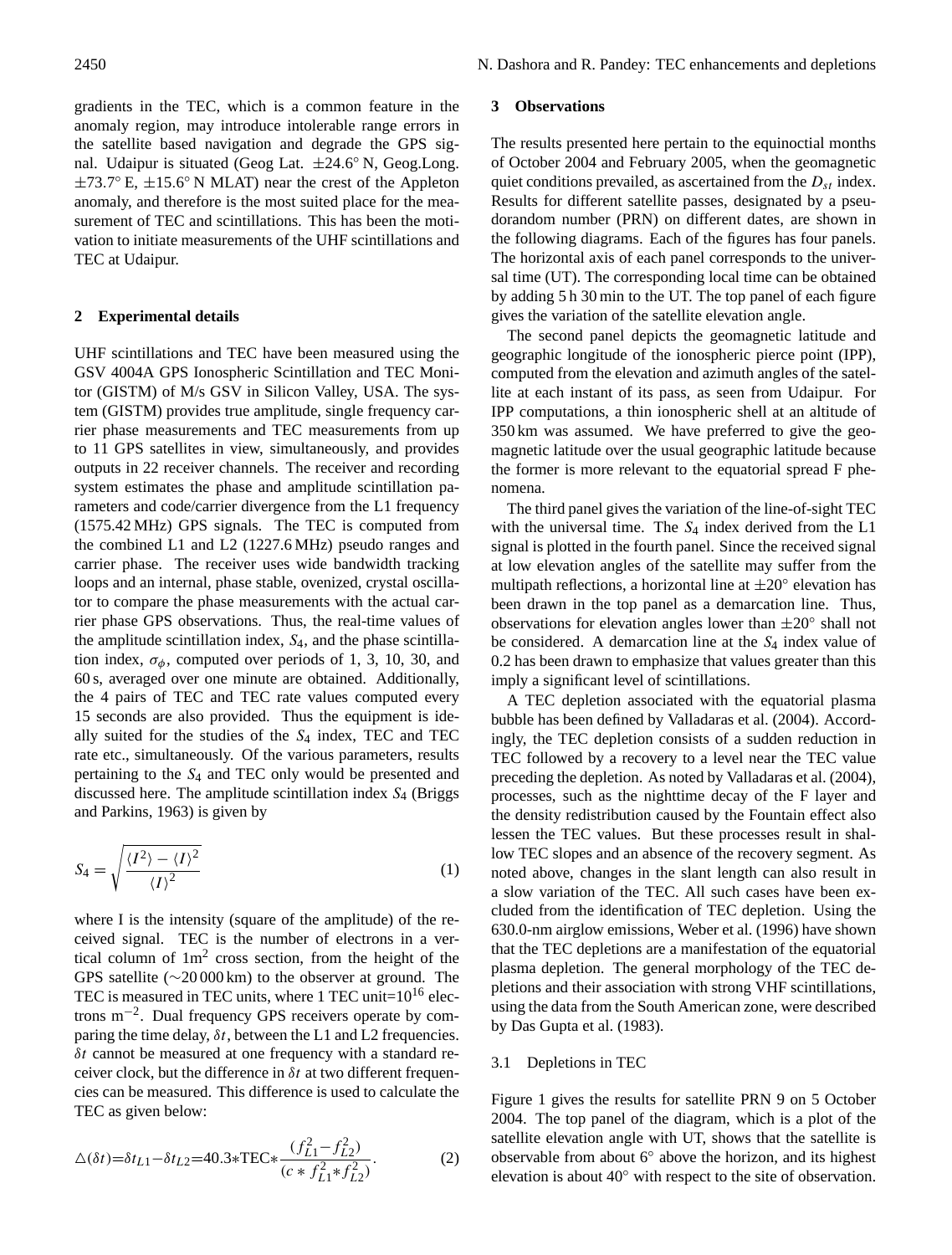

<span id="page-2-0"></span>Fig. 1. Variation of TEC and S<sub>4</sub> index on 5 October 2004 for PRN 9. The top panel gives the satellite elevation. The second panel gives the variation of MLAT and longitude of the ionospheric pierce point (IPP) for a thin ionospheric shell at an altitude of 350 km. Third panel gives the variation in the slant TEC. The fourth panel gives the  $S_4$  index. The horizontal axis for each panel is the Universal Time (UT) shown in the last panel. Depletion in the TEC is obvious between 16:00 UT and 17:00 UT. The  $S_4$  index shoots up with the occurrence of the depletion in TEC.

The satellite sets at about 17:00 UT. The MLAT and geographic longitude of the IPP for this satellite pass are plotted in the second panel. In this panel, the curve drawn with a solid line is for the MLAT, and the broken line curve is for the longitude of the IPP. The scales are given as the left and the right ordinate, respectively. It can be seen from the second panel that while the MLAT of the IPP varies from about 27◦ N to 4◦ N, its longitude is nearly constant, around 70◦ E, for the entire pass of the satellite. The variation of the TEC is shown in the third panel of Fig. [1.](#page-2-0) It can be seen from Fig. [1](#page-2-0) that the TEC values decrease gradually with increasing satellite elevation angle, reaching a broad minima at the highest elevation angle attained by the satellite prior to 15:00 UT. Thereafter, the TEC increases as the elevation angle decreases. This variation can be explained in terms of the variation in the slant length and the processes noted earlier. There is a sudden reduction in TEC around 16:30 UT. This region has been highlighted by two vertical lines, marked a and a'. The reduction in TEC has been iden-



**Fig. 2.** Same as Fig. [1,](#page-2-0) but for 7 February 2005 for PRN 15. Two consecutive depletions between 15:00 UT and 16:00 UT with and a well-separated TEC depletion around 17:00 UT are shown in the third panel. All three depletions are of about 15 TECU. The  $S_4$ index is high only when the depletions in TEC are seen.

tified as a plasma depletion, wherein the TEC decreased by about 15 TEC units. The  $S_4$  index is less than 0.2 prior to the appearance of the depletion in TEC. It suddenly shoots to a value of about 0.6, coinciding with the occurrence of the depletion. For the observed depletion, the MLAT of the IPP varies from about  $12°$  N to  $10°$  N. Thus, the depletion is far away from the magnetic equator. Its longitude is, however, nearly constant, around 70◦ E. The TEC values recover after the dip and increase monotonically thereafter. A sudden drop in TEC to zero TEC, at the eastern end of the depletion, is a case of the cycle slip. It implies a sudden loss of the phase lock of the signal, either due to increased scintillation activity  $(S_4$  is about 0.8), or, due to non-ionospheric causes.

Results obtained on 7 February 2005 are presented in Fig. 2 for PRN 15. As is evident from the top panel of the figure, this satellite attains a very high elevation, about 80°, when seen at Udaipur. For the entire pass of the satellite, the range of MLAT and longitude of the IPP is quite wide, about 18° and 10°, respectively. Two consecutively located depletions in TEC, wherein the TEC varied by about 15 TECU, are seen between 15:00 and 16:00 UT. This region has been highlighted by vertical lines marked a and a'. The satellite is nearly overhead at this hour, as revealed from the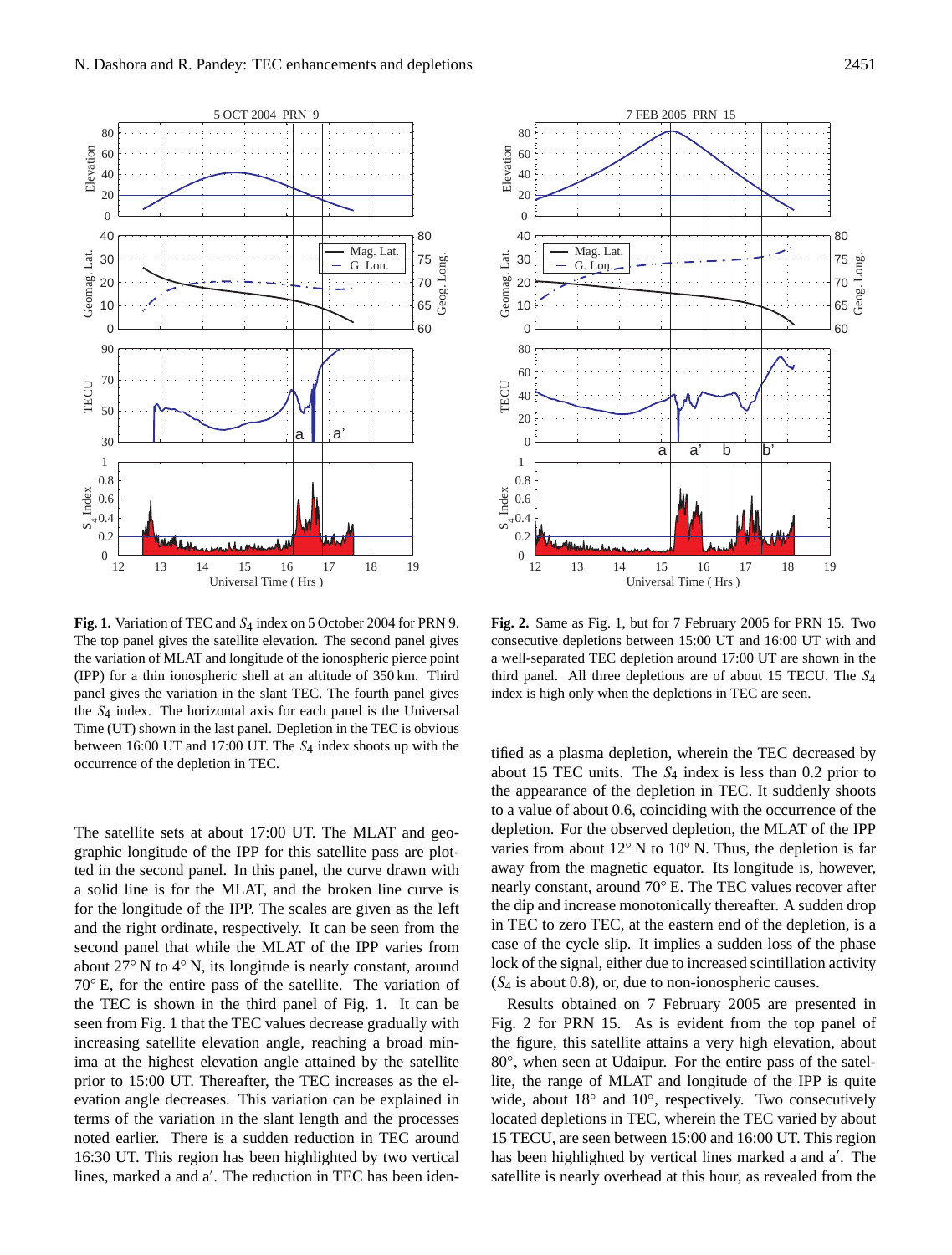

<span id="page-3-0"></span>**Fig. 3.** Variation of TEC and S4 on 28 October 2004 for PRN 5. A series of depletions in TEC are seen. The  $S_4$  index increases only when the depletions occur. The rest of the labels are the same as in Fig. [1.](#page-2-0)

elevation (∼27◦ ). Prior to the appearance of the depletions, the  $S_4$  index was almost at the noise level. The  $S_4$  index suddenly shoots up with the appearance of these depletions and is about 0.6. Yet another depletion of 15 TECU, marked between the vertical lines  $\overline{b}$  and  $\overline{b}'$ , is seen around 17:00 UT. For this depletion, the  $S_4$  is also quite high, around 0.5.

Between the two sets of depletions, the variation in TEC is smooth and the scintillation index is at the noise level. The IPP geographic longitude between the times of appearance of the two sets of the depletions remains nearly constant and is about 75◦ E. This implies that these depletions are nearly field aligned and are occurring at well-separated distances along the field line.

A series of depletions in TEC were observed on 28 October 2004 for PRNs 5 and 30. Results for these PRNs are given in Figs. 3 and 4, respectively. In case of Fig. [3,](#page-3-0) the highest elevation attained by the satellite is about 70◦ . For most of its pass, the satellite traversed along the same longitude. As a matter of fact, almost all GPS satellites have a very slow east-west motion. Thus these satellites offer an opportunity for observations along the same field line. After about 13:00 UT, when the satellite was 20◦ above the horizon, the TEC values vary smoothly up to about 15:45 UT. Thereafter, the TEC variation shows a series of well-defined



<span id="page-3-1"></span>Fig. 4. Variation of TEC and S<sub>4</sub> index on 28 October 2004 for satellite PRN 30. Again, a series of depletions in TEC are observed. As in previous cases, here also, the  $S_4$  index is high only when the depletions in TEC occur. The rest of the labels are the same as in Fig. [1.](#page-2-0)

depletions. The fluctuations in TEC are seen between two well-separated regions. The first region is occurring between 15:45 and 17:00 UT, highlighted with vertical lines, marked a and a'. This region is embedded with a number of wellseparated depletions. The second region is between 17:15 and 18:00 UT, marked as vertical lines b and b'. Although fluctuations in TEC are seen beyond the vertical line b', these are ignored as the satellite elevation is below 20◦ .

The depletions below 20°, though ignored, may not be the artifacts. An interpolation of TEC between the region a and a', would imply that the whole region is representing a bigger depletion, that is embedded with smaller depletions. In the region bounded between  $a'$  and b, the TEC variation is regular and smooth. Another set of depletions is seen in the region bb'. The latitudinal extent of the IPP for the first region is from 15◦ N to 12◦ N. But the geographic longitude does not vary much, and is around 73◦ E. For the second region, this latitudinal range is from  $10°$  N to  $8°$  N. While the first of these regions is seen at a higher range of elevation angle, 70° to 40°, the second one is observed for lower elevation angles, between 30° and 15°. The S<sub>4</sub> index in each of these regions is seen to be very well correlated with the occurrence of depletions in TEC. The most striking feature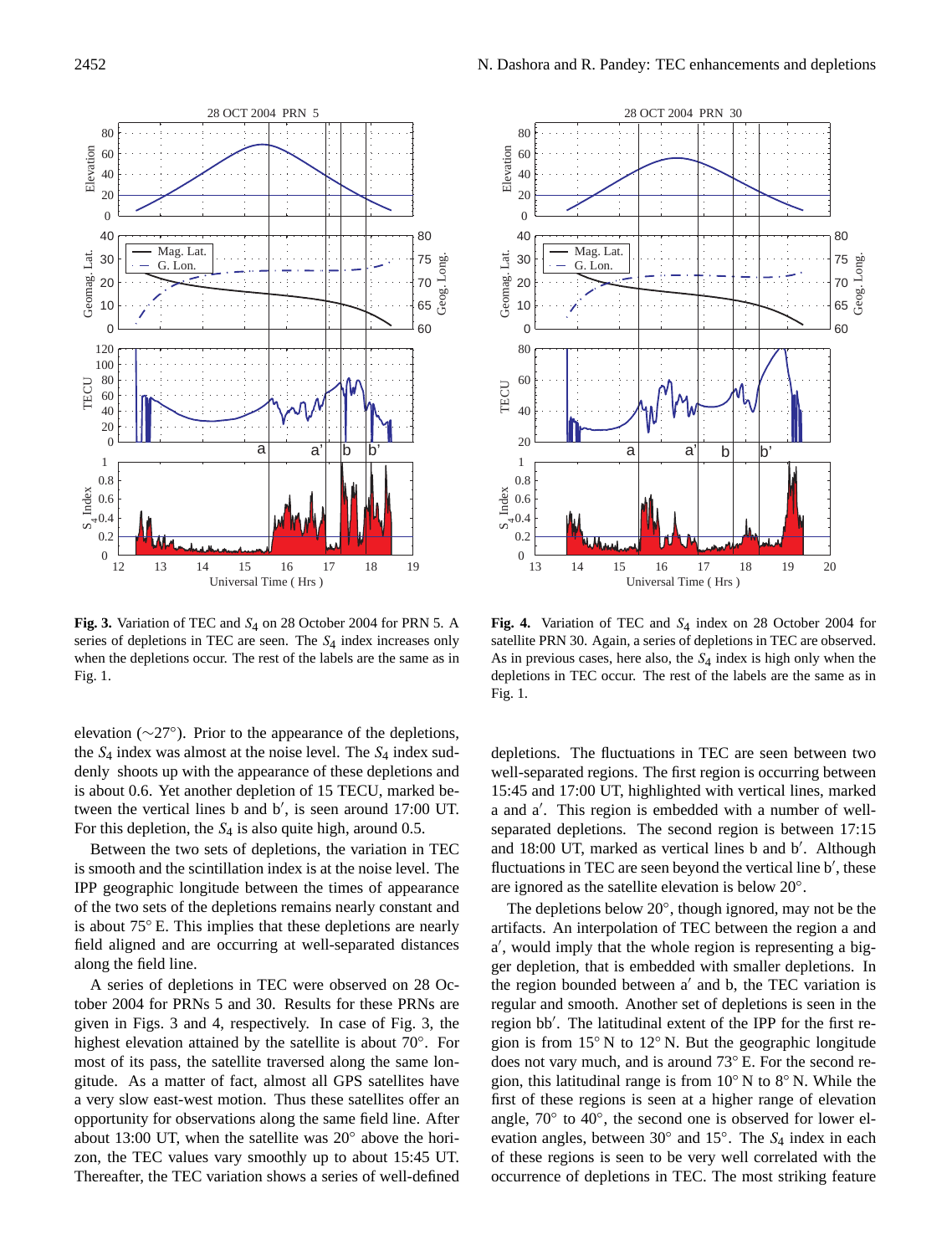of the scintillation index is the complete absence of scintillations between the two sets of depletions (i.e.  $a'b$ ). This is also the region where the TEC variation is smooth. Figure 4 shows the results for PRN 30 on 28 October 2004. These results are very informative as the trajectories of PRN 30 and PRN 5 are nearly the same. PRN 30 appears about an hour after the PRN 5, and the maximum elevation for PRN 30 is about 10◦ lower than for PRN 5.

A comparison of TEC in Figs. [3](#page-3-0) and [4](#page-3-1) reveals its shape and value to be nearly the same from about 14:00 UT to 15:30 UT. As is the case in Fig. [3,](#page-3-0) a series of depletions also appear between 15:30 UT and 17:00 UT in Fig. [4.](#page-3-1) This region is marked with vertical lines aa'. The TEC variation in the region marked  $a'b$  is smooth in both figures, although the time extent in Fig. [4](#page-3-1) is much larger than in Fig. [3.](#page-3-0) The re-gion marked bb' in Fig. [4](#page-3-1) is replete with depletions as is the case in Fig. [3.](#page-3-0) The most striking feature in Fig. [4](#page-3-1) is the complete absence of scintillations in the region  $a/b$ , where the TEC variation is smooth. The regions aa' and bb' show scintillations, co-occurring with the depletions in the TEC. The MLAT of IPP varies between 18◦ N and 10◦ N, in the whole region ab' in Fig. [4,](#page-3-1) whereas for Fig. [3,](#page-3-0) this range is between 15◦ N and 8◦ N. The longitude of the IPP is 73◦ E and 70◦ E, in Fig. [3](#page-3-0) and Fig. [4,](#page-3-1) respectively. As a matter of fact, Figs. [3](#page-3-0) and [4](#page-3-1) represent the case of viewing of the same part of the ionosphere from two slightly different elevations. The results of Figs. [3](#page-3-0) and [4](#page-3-1) imply a latitudinal as well as longitudinal extent of the plasma density depletions that manifest as TEC fluctuations. As noted earlier, the depletions in TEC are well correlated with the increases in scintillation index.

### 3.2 Enhancements in TEC

A very interesting case of the TEC variations has been obtained on 28 October 2004 for PRN 6, as shown in Fig. [5.](#page-4-0) PRN 6 passes over the zenith at Udaipur. As the satellite elevation increases, the TEC decreases due to reduced slant length. Beyond the zenith, the TEC increases systematically. A sudden enhancement of about 5 TECU is seen around 20:00 UT. The temporal width of the enhancement is about half an hour. The local time is past 01:30 h. The MLAT of the IPP at this hour is about 12◦ N. Thus, the enhancement in TEC is located far away from the equator, near the anomaly crest latitude. The  $S_4$  index around 20:00 UT is well below 0.2. Thus, unlike the depletions in TEC, which had a corresponding increase in the scintillation index, the enhancement is devoid of such an increase. To the best of our knowledge, such an isolated and localized enhancement in TEC has not been reported previously with GPS satellites. The very fact that a TEC enhancement does not have an associated scintillation suggests a different mechanism for its generation.

## 3.3 Consecutive enhancements and depletions in TEC

Consecutive enhancement and depletions in TEC were observed on 5 October 2004 as shown in Fig. [6](#page-5-0) for PRN 5. The variation in TEC is seen to be symmetric with respect to the

<span id="page-4-0"></span>**Fig. 5.** Observation of a TEC enhancement around 20:00 UT on 28 October 2004 for PRN 6. The  $S_4$  is very low when the TEC enhancement occurs. The rest of the labels are the same as in Fig. [1.](#page-2-0)

elevation profile. There is a broad minimum in TEC coinciding with the maximum elevation. The figure shows consecutive depletions and enhancements around 18:00 UT. The depletions, as well as the enhancements, are about 5 TECU. The identification of the features as enhancements is based on the interpolation of the TEC variation from 17:30 UT to 18:30 UT. The interpolation of the TEC is shown with a dashed line in the diagram. For these features the  $S_4$  index was not significant. For these features, the longitude of the IPP was nearly same (73◦ E) and the MLAT varied from 15◦ N to 13◦ N. A nearly constant longitude of the IPP implies that these features are field aligned.

#### **4 Discussion and conclusions**

The F region plasma is known to be incompressible. This precludes in-situ production of ionization irregularities in the F-region and requires their transportation from other regions to explain their existence in the F region. The computer simulation work of [Zalesak and Ossakow](#page-7-16) [\(1980\)](#page-7-16) and [Zalesak](#page-7-17) [et al.](#page-7-17) [\(1982\)](#page-7-17) demonstrated that within a very short time period, the modulations in the plasma density that were present at the bottom side grew sufficiently in amplitude so that a low plasma density region (bubble) could push through to the top

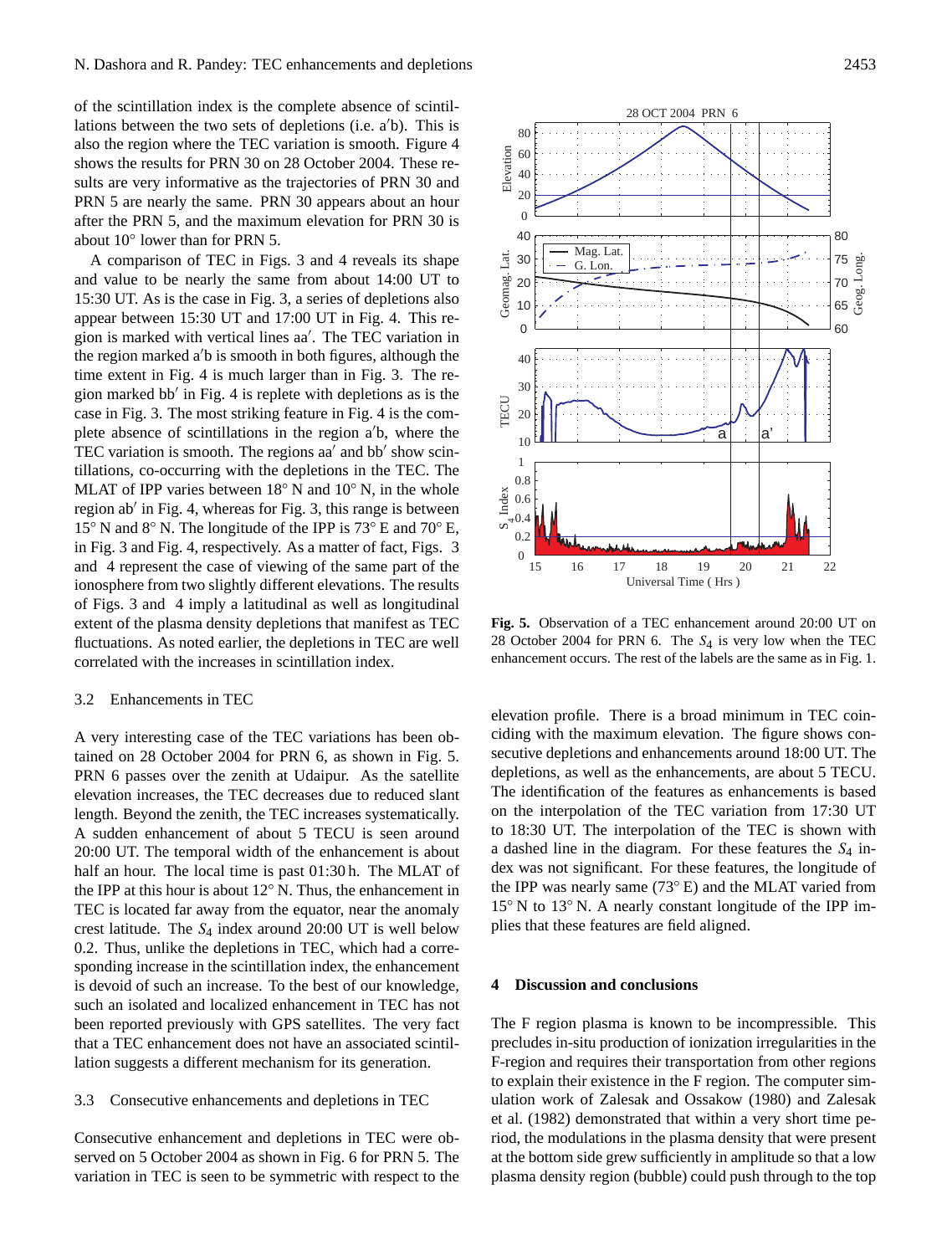

<span id="page-5-0"></span>**Fig. 6.** Observation of consecutive enhancements and depletions in TEC on 5 October 2004 for PRN 5. Very weak scintillations are associated with these features. The rest of the labels are the same as in Fig. [1.](#page-2-0)

side. These upwelling bubbles, called plumes [\(Woodman and](#page-7-2) [La Hoz,](#page-7-2) [1976\)](#page-7-2), are oft occurring phenomena in the nighttime equatorial F region. The plasma density depletions, like the ones observed in the low-latitude F region by the AE series satellites, are a manifestation of the plasma bubbles. Thus the bubbles are generated at the bottom side of the equatorial F region and move to the topside. As the depletions are field aligned, their uplift implies an uplifting of the entire flux tube. If the depletion rises to a sufficiently high altitude at the equator, the associated flux tube may connect to the equatorial anomaly zone latitudes. Since the F region density heavily weights the TEC, any variations in the F region plasma density should be reflected in the TEC. Sudden reductions in TEC, observed in the nighttime low-latitude Fregion, have been identified with the plasma density depletions of the equatorial origin (e.g. [Valladaras et al.,](#page-7-14) [2004\)](#page-7-14). Consistent with this definition, the reductions in the TEC reported in Figs. [1](#page-2-0) through [4](#page-3-1) have been identified as a manifestation of the plasma density depletions of equatorial origin. The depth of the depletions reported here is consistent with the observations of other workers [\(Beach and Kintner,](#page-6-5) [1999;](#page-6-5) [Bhattacharyya et al.,](#page-6-6) [2000;](#page-6-6) [Valladaras et al.,](#page-7-14) [2004\)](#page-7-14). Smaller scale plasma density irregularities are associated with these depletions and manifest as increase in the  $S_4$  index. This is the reason that the increases in the  $S_4$  index are seen at the same time when the depletions in TEC are observed. This is true for all the cases reported here. Unlike [Valladaras et al.](#page-7-14) [\(2004\)](#page-7-14), we have purposefully avoided associating the scintillations with the eastern or western wall of the TEC depletion, or with the depth of the depletion, because, such an association does not yield any fruitful conclusion. In all the cases reported here there is a one-to-one correspondence between the TEC depletions and the increase in  $S_4$  index. We have also shown that the depletions in TEC are field aligned. This confirms their equatorial origin.

The most striking finding of the present study is the observation of TEC enhancements in localized regions. We have reported the first observation of an isolated TEC enhancement at the anomaly zone latitude using the GPS satellites (Fig. [5\)](#page-4-0). An increase of about 5 TECU in less than a 30 min interval, as reported in Fig. [5,](#page-4-0) cannot be attributed to changes in slant height, or to normal latitudinal variation in plasma density. Most surprisingly, the enhancements were completely devoid of the associated increase in the  $S_4$  index. This leads to the belief that the enhancements in TEC are a local phenomenon, and not connected with the equatorial spread F. Observations of TEC enhancements in association with the depletions in TEC (Fig. [6\)](#page-5-0) have also been reported for the first time here. Again, the time scales of these variations are so small that changes in the slant height or latitudinal variation in the plasma density cannot account for these. Weak scintillations were found to be associated with these features. These enhancements and depletions cannot be interpreted in terms of TIDs, as the week preceding the GPS observations was completely devoid of any solar activity. The energy input from the Sun in the high-latitude thermosphere is believed to be the cause for the launching of the TIDs.

We wish to emphasize one more aspect of the present observations of the depletions and enhancements in TEC. While Figs. [1](#page-2-0) and [6](#page-5-0) give the results for the same night, the features observed for the two are totally different. The only major difference is with respect to the longitude of the IPP at different times. In Fig. [1,](#page-2-0) the IPP longitude is around 70◦ E, whereas it is around 73◦ E in Fig. [6.](#page-5-0) Similar is the case for Fig. [5,](#page-4-0) vis-à-vis Fig. [3](#page-3-0) or Fig. [4.](#page-3-1) This implies that the enhancements are highly localized.

[Oya et al.](#page-7-18) [\(1986\)](#page-7-18) and [Watanabe and Oya](#page-7-19) [\(1986\)](#page-7-19) have reported localized regions of plasma density enhancements cooccurring with the plasma density depletions in the nighttime equatorial F region. The plasma density was found to be higher by a factor of about two in these enhancements. They designated these enhancements as plasma blobs. These plasma blobs were found to maximize around  $\pm 20°$  MLAT. They further found that the plasma blobs occur preferentially during solstices and periods of low magnetic disturbances and lower solar radiation. Although no mechanism was given, [Oya et al.](#page-7-18) [\(1986\)](#page-7-18) and [Watanabe and Oya](#page-7-19) [\(1986\)](#page-7-19) suggested that the generation mechanisms for the plasma depletions and the enhancements were different. The ion density data given by [Kil and Heelis](#page-7-7) [\(1998\)](#page-7-7) also reveals a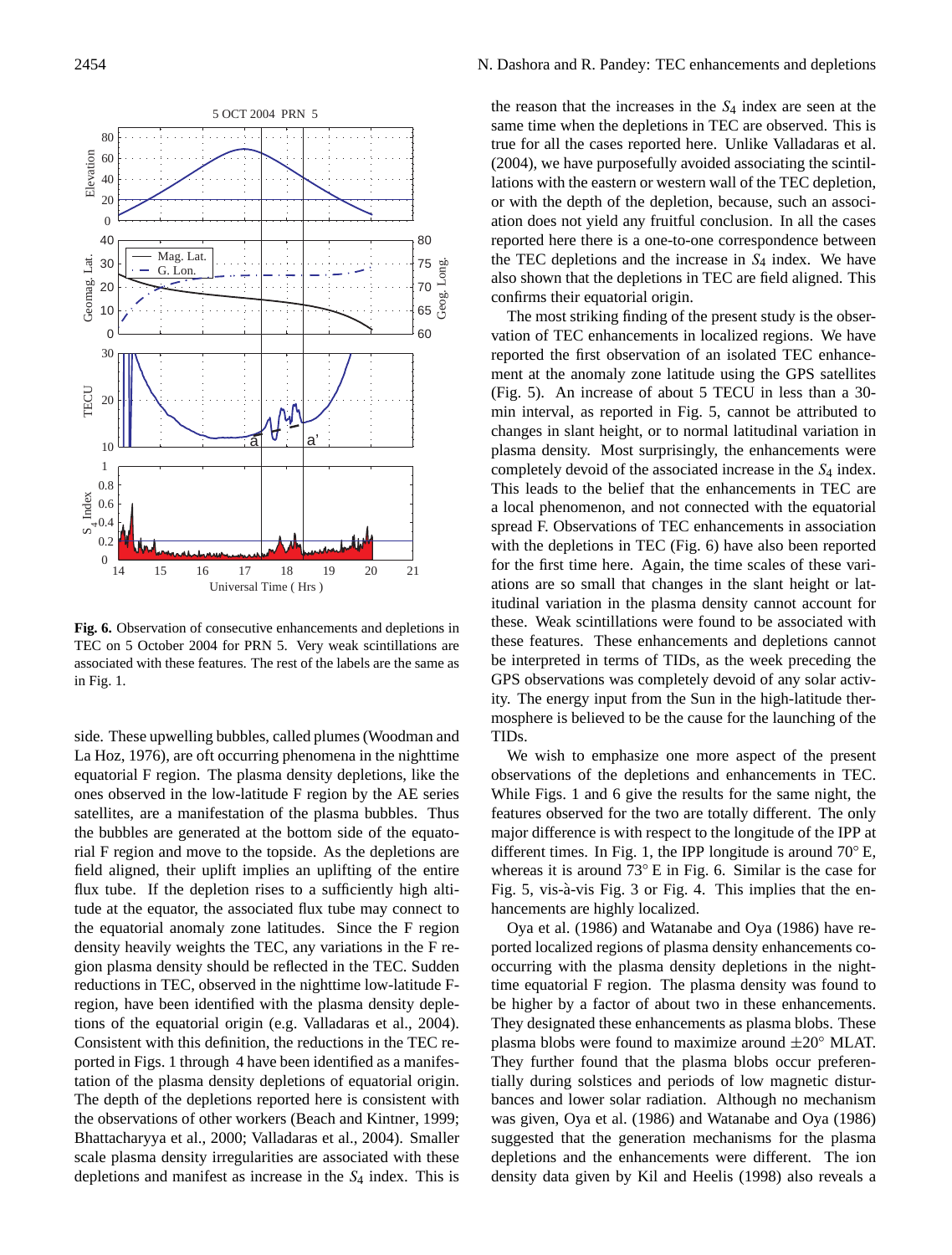number of ion density enhancements along with the depletions in the ion density. But they did not emphasize these enhancements, as has been pointed out by [Le et al.](#page-7-0) [\(2003\)](#page-7-0). Recently, [Le et al.](#page-7-0) [\(2003\)](#page-7-0) have reported localized regions of enhancements in the ion density, occurring with or without the plasma density depletions.

There are a number of reports on the nighttime enhancements in the TEC observed with the ATS series satellites (e.g. [Janve et al.,](#page-7-20) [1979;](#page-7-20) [Joshi et al.,](#page-7-21) [1990;](#page-7-21) [Balan and Bailey,](#page-6-9) [1992;](#page-6-9) [Su et al.,](#page-7-22) [1994\)](#page-7-22). Various mechanisms have been proposed to explain these. But the TEC enhancements reported in the present study might not be the same phenomenon as that reported with the ATS satellites and would require a different mechanism for their generation. The ATS series satellites are geosynchronous, whereas the GPS satellites are nearly Sun synchronous. The ATS series satellites should, therefore, provide temporal variation of the TEC at just one ionospheric pierce point (IPP). The TEC at a given place (IPP) may vary and enhance with time, for different reasons. The TEC enhancement reported with the ATS satellites could not be compared with the present results because the ionosphere of different latitudes and longitudes is scanned as the GPS satellite transits over a receiving station.

The plasma density enhancements observed by [Oya et al.](#page-7-18) [\(1986\)](#page-7-18), [Kil and Heelis](#page-7-7) [\(1998\)](#page-7-7) and [Le et al.](#page-7-0) [\(2003\)](#page-7-0) also could not be compared with those observed with the ATS series satellites. The observations of [Oya et al.](#page-7-18) [\(1986\)](#page-7-18), [Kil and](#page-7-7) [Heelis](#page-7-7) [\(1998\)](#page-7-7) and [Le et al.](#page-7-0) [\(2003\)](#page-7-0) are based on the instruments on board the satellites that had a circular orbit (650 km for Hintori, 370 km and 400 km for AE-E, 600 km for ROC-SAT and 850 km for DMSP satellite). These satellites are thus revolving at the same altitude and cover a wide range of latitude and longitude. This is also the case with the GPS satellites and hence these two cases are comparable.

[Le et al.](#page-7-0) [\(2003\)](#page-7-0) have reported enhancements in the ion density in the topside equatorial F region at 600 km and 850 km. As noted earlier, these measurements have been made using the instruments on board the ROCSAT-1 and DMSP satellites, respectively. These density enhancements have been found to be associated with or without depletions in the ion density. [Le et al.](#page-7-0) [\(2003\)](#page-7-0) have proposed the mapping of the polarization electric fields associated with the depletions at the equator to be responsible for the generation of the localized regions of plasma enhancements. According to this mechanism, the Rayleigh-Taylor plasma instability is excited within a limited latitudinal extent in the bottom side F region near the equator. The density depletions occur near the equator. The polarization electric fields associated with these depletions lift them up at the equator. While the depletions have a limited latitudinal extent, the polarization field maps to higher latitudes along the field lines. When the depletions rise to the topside F region at the equator, the flux tube associated with these depletions may be connecting the F peak in the anomaly zone latitudes. The mapped field in the anomaly zone thus moves the high-density plasma upward so that the density increments occur just above the flux tube. Furthermore, they point out that the density increments are additionally reinforced if the background ionosphere moves downward. Mapping of the polarization fields associated with depletions would be efficient and effective, if the ionospheric region connected by the geomagnetic field lines has a lower integrated Pedersen conductivity than the region in which the fields are generated. In other words, the currents in the "sink" region should not load the electric field in the "source" region [\(Rishbeth,](#page-7-23) [1971;](#page-7-23) [Prakash and Pandey,](#page-7-24) [1985\)](#page-7-24). Since the TEC is a measure of the integrated (the line-of-sight) plasma density, localized enhancements in the plasma density are likely to be reflected in the TEC. This probably explains the present observations of TEC enhancements.

Consecutive depletions and enhancements in TEC could be explained following the arguments put forth by [Le et al.](#page-7-0) [\(2003\)](#page-7-0). They have argued that when a spacecraft observes both the depletion and enhancement in the plasma density in the same pass, it is most likely that an enhancement is associated with a different depletion than the one that is observed consecutively with the enhancement.

*Acknowledgements.* The GSV 4004A GPS receiver and TEC monitor was purchased through the grants from University Grants Commission, New Delhi under the DRS program and the X plan. The project is also partially supported through the grants received from Indian Space Research Organization under the RESPOND program.

Topical Editor M. Pinnock thanks K. N. Iyer and another referee for their help in evaluating this paper.

#### **References**

- <span id="page-6-2"></span>Aarons, J.: Global morphology of ionospheric scintillations, Proc. IEEE, 70, 360–378, 1982.
- <span id="page-6-4"></span>Aarons, J.: The longitudinal morphology of equatorial F-layer irregularities relevant to their occurrence, Space Sci. Rev., 63, 209–263, 1993.
- <span id="page-6-9"></span>Balan, N. and Bailey, G. J.: Latitudinal variations of nighttime enhancements in TEC: Solar and magnetic activity effects, Adv. Space Res., 12, 219–222, 1992.
- <span id="page-6-3"></span>Basu, Su. and Basu, S.: Equatorial scintillations: Progress since 1SEA-6, J. Atmos. Terr. Phys., 47, 753–768, 1985.
- <span id="page-6-5"></span>Beach, T. L. and Kintner, P. M.: Simultaneous Global positioning system observations of equatorial scintillations and total electron content, J. Geophys. Res., 104, 22 553–22 565, 1999.
- <span id="page-6-6"></span>Bhattacharyya, A. Beach, T. L., and Basu, S.: Nighttime equatorial ionosphere: GPS scintillations and differential carrier phase fluctuations, Radio Science, 35, 209–224, 2000.
- <span id="page-6-7"></span>Briggs, B. H. and Parkins, I. A.: On the variation of radio star and satellite scintillations with zenith angle, J. Atmos. Terr. Phys., 25, 339–365,1963.
- <span id="page-6-1"></span>Chandra, H., Vatsa, H. O., Sethia, G., Deshpande, M. R., Rastogi, R. G., Sastry, J. H., and Murthy, B. S.: Ionosphere scintillations associated with features of equatorial ionsophere, Ann. Geophys. 35, 145–151, 1979.
- <span id="page-6-8"></span>Das Gupta, A., Basu, S., Basu, S., Aarons, J., Klobuchar, J. A., and Bushby, A.: VHF amplitude scintillation and associated electron content depletions as observed at Arequipa, Peru, J. Atm. Terr. Phys., 45, 15–19, 1983.
- <span id="page-6-0"></span>Dyson, P. L. and Benson, R. F.: Topside sounder observations of equatorial bubbles, Geophys. Res. Lett., 5, 795–798, 1978.